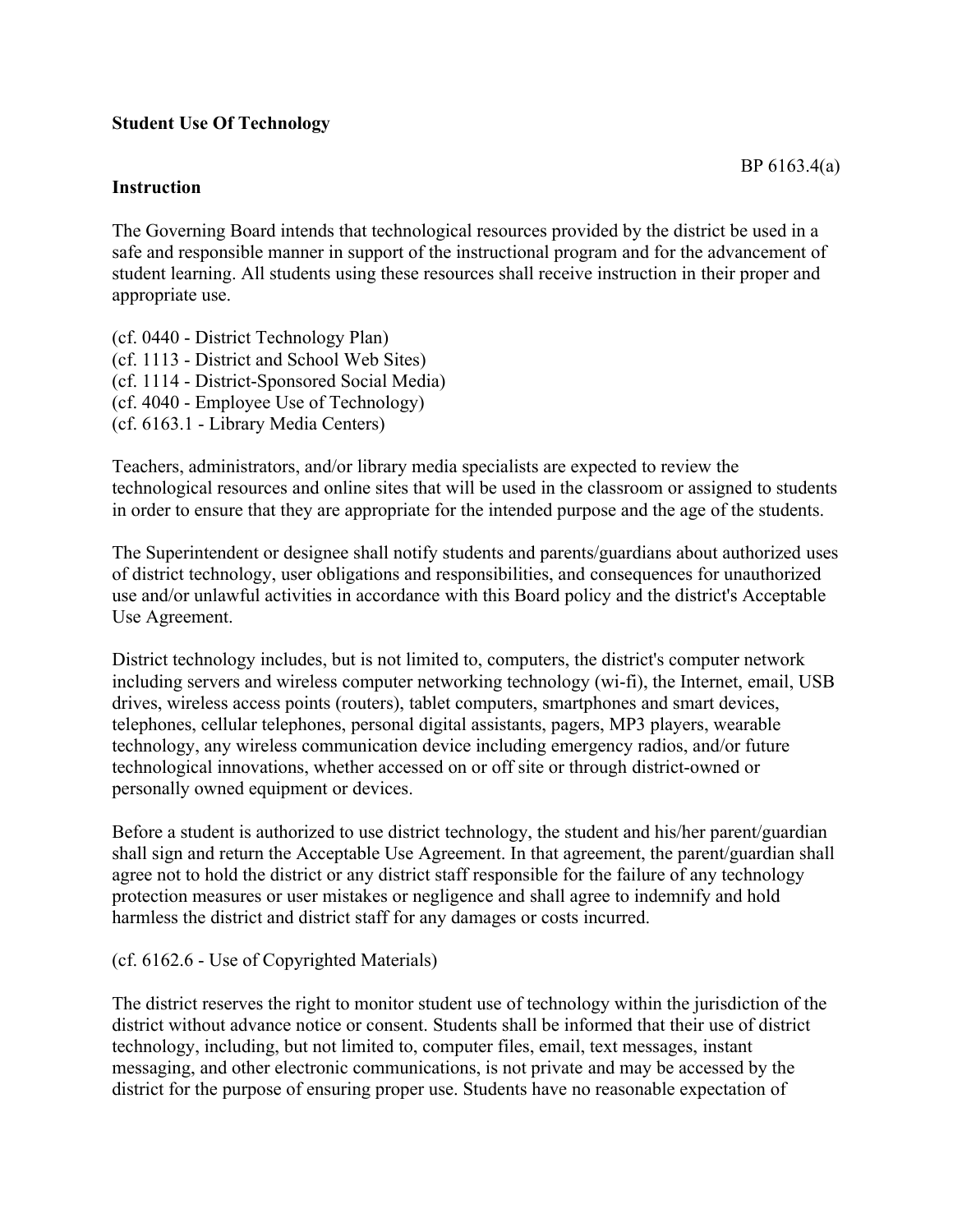privacy in use of the district technology. Students' personally owned devices shall not be searched except in cases where there is a reasonable suspicion, based on specific and objective facts, that the search will uncover evidence of a violation of law, district policy, or school rules.

(cf. 5145.12 - Search and Seizure)

The Superintendent or designee may gather and maintain information pertaining directly to school safety or student safety from the social media activity of any district student in accordance with Education Code 49073.6 and BP/AR 5125 - Student Records.

(cf. 5125 - Student Records)

Whenever a student is found to have violated Board policy or the district's Acceptable Use Agreement, the principal or designee may cancel or limit a student's user privileges or increase supervision of the student's use of the district's equipment and other technological resources, as appropriate. Inappropriate use also may result in disciplinary action and/or legal action in accordance with law and Board policy.

(cf. 5125.2 - Withholding Grades, Diploma or Transcripts) (cf. 5144 - Discipline) (cf. 5144.1 - Suspension and Expulsion/Due Process) (cf. 5144.2 - Suspension and Expulsion/Due Process (Students with Disabilities))

The Superintendent or designee, with input from students and appropriate staff, shall regularly review and update procedures to enhance the safety and security of students using district technology and to help ensure that the district adapts to changing technologies and circumstances.

## **Internet Safety**

The Superintendent or designee shall ensure that all district computers with Internet access have a technology protection measure that protects against access to visual depictions that are obscene, child pornography, or harmful to minors and that the operation of such measures is enforced. (20 USC 7131; 47 USC 254; 47 CFR 54.520)

To reinforce these measures, the Superintendent or designee shall implement rules and procedures designed to restrict students' access to harmful or inappropriate matter on the Internet and to ensure that students do not engage in unauthorized or unlawful online activities.

Harmful matter includes matter, taken as a whole, which to the average person, applying contemporary statewide standards, appeals to the prurient interest and is matter which depicts or describes, in a patently offensive way, sexual conduct and which lacks serious literary, artistic, political, or scientific value for minors. (Penal Code 313)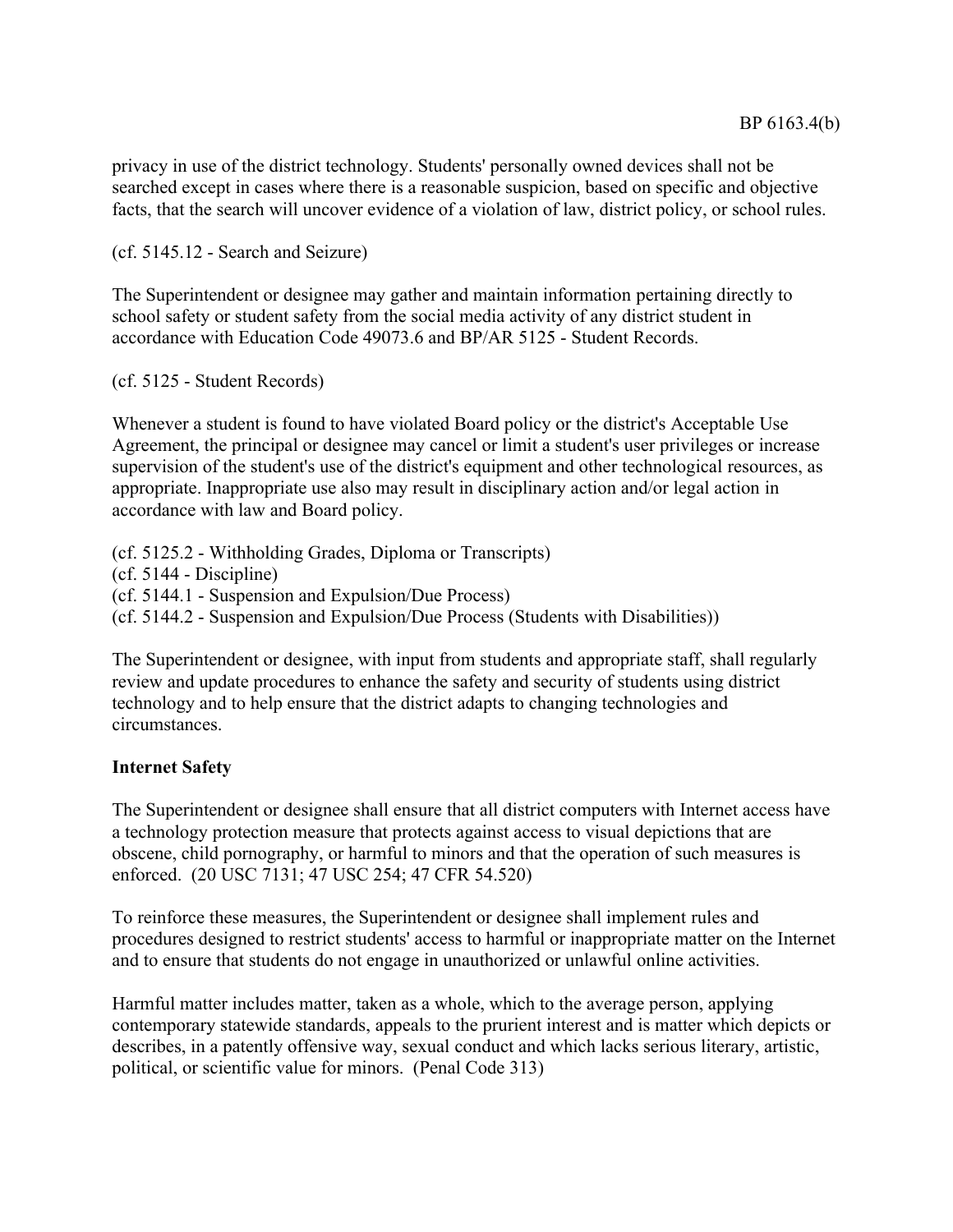The district's Acceptable Use Agreement shall establish expectations for appropriate student conduct when using the Internet or other forms of electronic communication, including, but not limited to, prohibitions against:

1. Accessing, posting, submitting, publishing, or displaying harmful or inappropriate matter that is threatening, obscene, disruptive, or sexually explicit, or that could be construed as harassment or disparagement of others based on their race/ethnicity, national origin, sex, gender, sexual orientation, age, disability, religion, or political beliefs

(cf. 5131 - Conduct) (cf. 5131.2 - Bullying) (cf. 5145.3 - Nondiscrimination/Harassment) (cf. 5145.7 - Sexual Harassment) (cf. 5145.9 - Hate-Motivated Behavior)

2. Intentionally uploading, downloading, or creating computer viruses and/or maliciously attempting to harm or destroy district equipment or materials or manipulate the data of any other user, including so-called "hacking"

3. Distributing personal identification information, including the name, address, telephone number, Social Security number, or other personally identifiable information, of another student, staff member, or other person with the intent to threaten, intimidate, harass, or ridicule that person

The Superintendent or designee shall provide age-appropriate instruction regarding safe and appropriate behavior on social networking sites, chat rooms, and other Internet services. Such instruction shall include, but not be limited to, the dangers of posting one's own personal identification information online, misrepresentation by online predators, how to report inappropriate or offensive content or threats, behaviors that constitute cyberbullying, and how to respond when subjected to cyberbullying.

Legal Reference: EDUCATION CODE 49073.6 Student records; social media 51006 Computer education and resources 51007 Programs to strengthen technological skills 60044 Prohibited instructional materials PENAL CODE 313 Harmful matter 502 Computer crimes, remedies 632 Eavesdropping on or recording confidential communications 653.2 Electronic communication devices, threats to safety